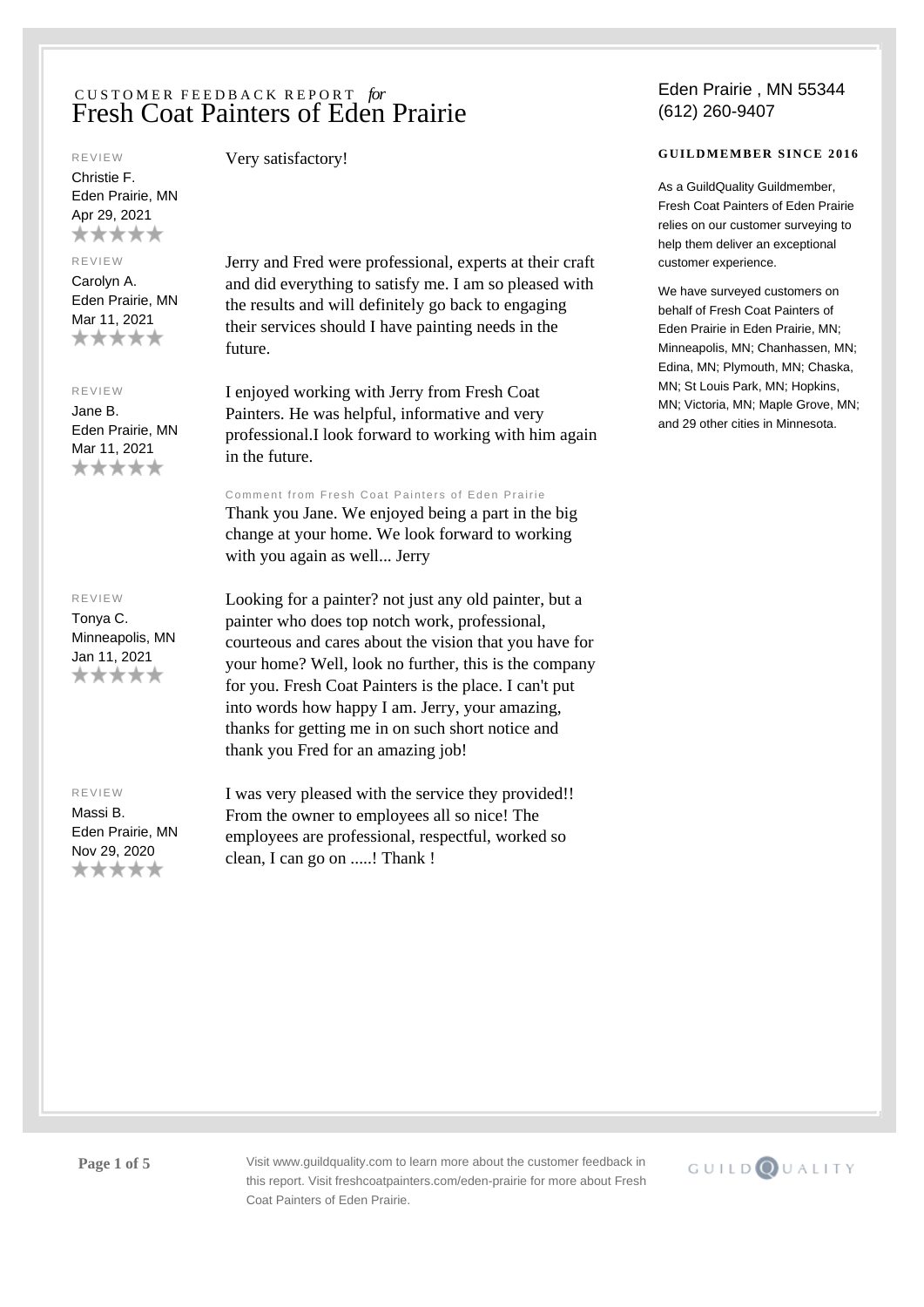#### REVIEW

Gina K. Victoria, MN Jul 17, 2020 \*\*\*\*\*

## REVIEW

Gabby P. Eden Prairie, MN Apr 14, 2020 \*\*\*\*\*

#### REVIEW

Cathie K. Eden Prairie, MN Dec 16, 2019 \*\*\*\*\*

### REVIEW

Dean C. Chanhassen, MN Nov 30, 2019 \*\*\*\*\*

## REVIEW

Kristin B. Hopkins, MN Sep 30, 2019 \*\*\*\*\*

## REVIEW

Kristin C. Norwood Young America, MN May 23, 2019 \*\*\*\*\*

REVIEW

Garret S. Vistoria, MN May 23, 2019 \*\*\*\*\* Wonderful, professional job!

Fresh Coast Painters of Eden Prairie did a quality job, they were reasonable for the price. I would recommend them to anyone looking for a quality paint job!

Fresh Coat Painters of Eden Prairie did a great job reviving wall paper and painting 3 rooms for us. They stuck to their schedule despite a big snowstorm and a painter falling ill. I would definitely recommend them.

They were amazing the response time for a bid and then scheduling and completion all worked together for my client flawlessly. You get my highest honors for your work... Thank You Dean

Fresh Coat Painters were fast, efficient and did quality work. It was a pleasure to work with Jerry and his crew.

The owner, Jerry, is fantastic to work with. He has excellent communication, his products are fairly priced, and the crew does a great job.

They were timely, cost effective, professional and they do great work.

## Eden Prairie , MN 55344 (612) 260-9407

## **GUILDMEMBER SINCE 2016**

As a GuildQuality Guildmember, Fresh Coat Painters of Eden Prairie relies on our customer surveying to help them deliver an exceptional customer experience.

We have surveyed customers on behalf of Fresh Coat Painters of Eden Prairie in Eden Prairie, MN; Minneapolis, MN; Chanhassen, MN; Edina, MN; Plymouth, MN; Chaska, MN; St Louis Park, MN; Hopkins, MN; Victoria, MN; Maple Grove, MN; and 29 other cities in Minnesota.

**Page 2 of 5** Visit www.guildquality.com to learn more about the customer feedback in this report. Visit freshcoatpainters.com/eden-prairie for more about Fresh Coat Painters of Eden Prairie.

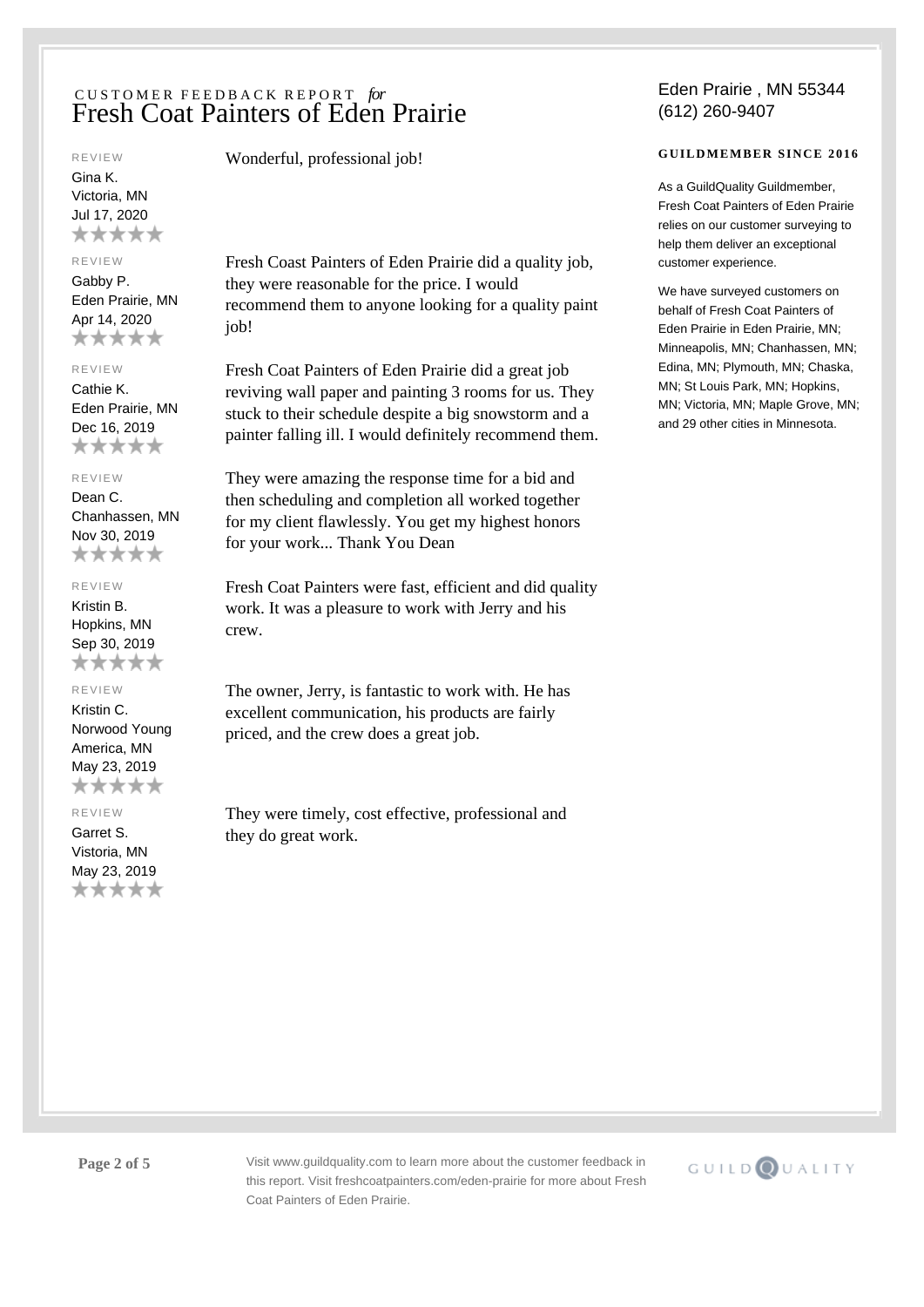#### REVIEW

Scott M. Cottage Grove, MN May 21, 2019 \*\*\*\*\*

### REVIEW

Kim G. Inver Grove Heights, MN Jan 02, 2019 \*\*\*\*\*

## REVIEW

Ted S. St Louis Park, MN Dec 11, 2018 \*\*\*\*\*

# REVIEW

Diane P. Maple Grove, MN Jul 11, 2018 \*\*\*\*\*

#### REVIEW

Brian A. Edina, MN Jun 19, 2018 \*\*\*\*\*

## REVIEW

Heather G. Long Lake, MN Jun 18, 2018 \*\*\*\*\*

#### REVIEW

Miles C. Eden Prairie, MN Jun 01, 2018 \*\*\*\*\*

Painter's did a great job from start to finish painting our garage. I would use Fresh Coat Painters again no question.

The Fresh Coat Painters wasted no time and jumped right into the project. They did what they said they were going to do and did a fantastic job! The cabinets turned out fabulous. The whole kitchen took on a whole new, fresh look. Thanks to Jerry and his crew! Highly recommend!!

Jerry and his team did a great job.

The painters were very friendly. I enjoyed chatting with them. They did a wonderful job.

I really enjoyed their professionalism and they did a fantastic job. I definitely will be using them again.

I was very impressed with the results!

I received excellent quality for a reasonable price.

## Eden Prairie , MN 55344 (612) 260-9407

## **GUILDMEMBER SINCE 2016**

As a GuildQuality Guildmember, Fresh Coat Painters of Eden Prairie relies on our customer surveying to help them deliver an exceptional customer experience.

We have surveyed customers on behalf of Fresh Coat Painters of Eden Prairie in Eden Prairie, MN; Minneapolis, MN; Chanhassen, MN; Edina, MN; Plymouth, MN; Chaska, MN; St Louis Park, MN; Hopkins, MN; Victoria, MN; Maple Grove, MN; and 29 other cities in Minnesota.

**Page 3 of 5** Visit www.guildquality.com to learn more about the customer feedback in this report. Visit freshcoatpainters.com/eden-prairie for more about Fresh Coat Painters of Eden Prairie.

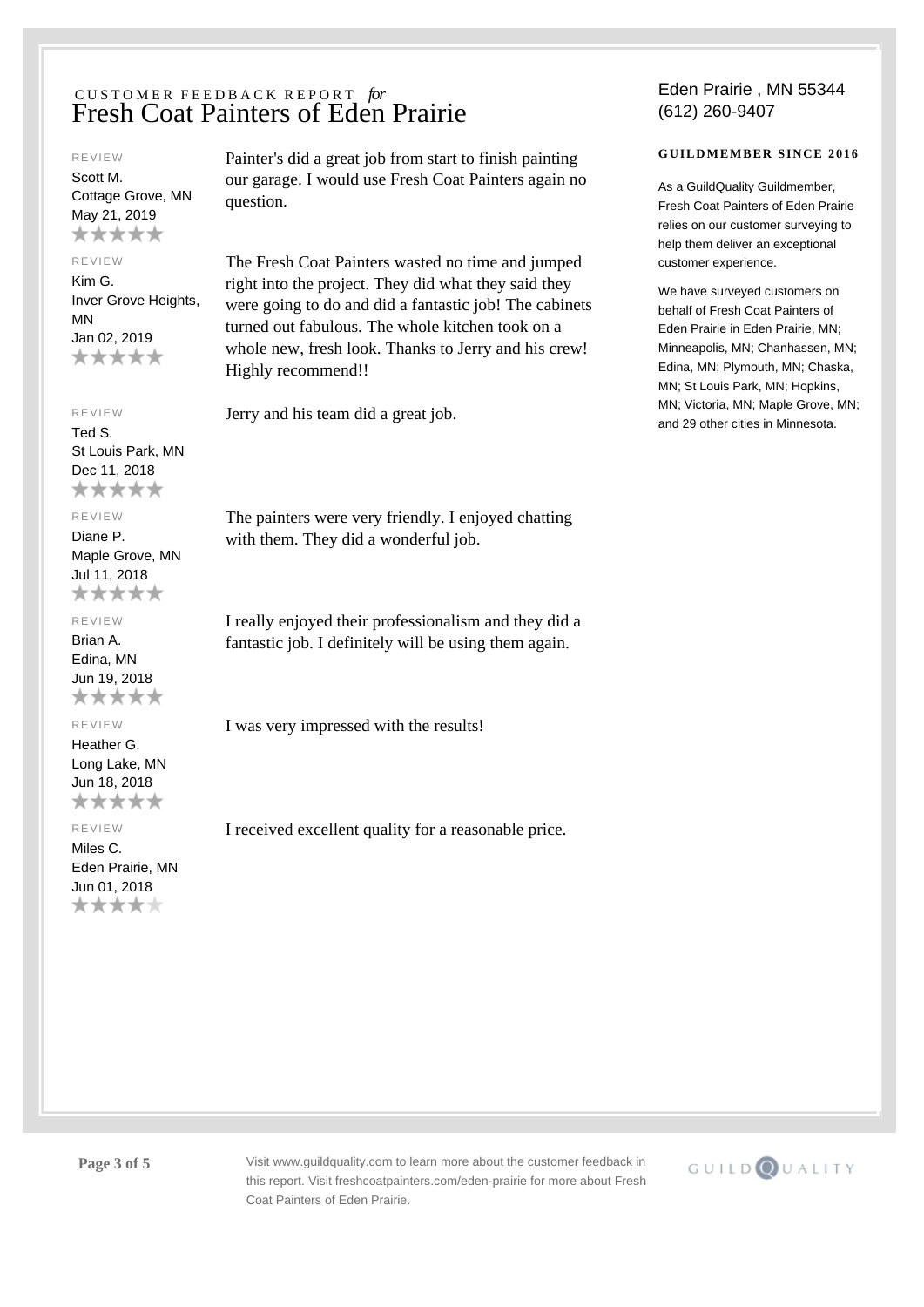#### REVIEW

Adam C. Minneapolis, MN Apr 06, 2018 \*\*\*\*\*

### REVIEW

Betsy F. Chanhassen, MN Feb 25, 2018 \*\*\*\*\*

# REVIEW

Steve H. Chaska, MN Feb 12, 2018 \*\*\*\*\*

#### REVIEW

Lori A. Woodbury, MN Oct 11, 2017 \*\*\*\*\*

### REVIEW

Aram D. Eden Prairie, MN Sep 25, 2017 \*\*\*\*\*

From the speed of responsiveness to the easy estimating process to the final outcome, everything with Fresh Coat Painters was perfect! They exceeded all expectations! I know my days of painting myself are over. Fresh coat did it faster and better than I ever could.

They were wonderful. Got me in when they said they would, finished the job when they said they would, and for the price we agreed on. Jerry was great!

Jerry was very professional and was able to quickly schedule the painting of my rental townhouse. I pointed out some issues that were corrected quickly. Overall it was a good job done on a short turn-around schedule.

I can't say enough positive things about Fresh Coat of Eden Prairie. My sister referred them to me after her great experience and I am so glad she did. We were under a time crunch moving into a new place and Jerry juggled his scheduled to get my place done before the move. The workers were friendly and polite and very skilled at their craft. There was a miscommunication in one of the rooms but without even discussing it Jerry said he would do the work at no extra cost for paint or labor. A wonderful experience. We highly recommend them and will definitely call them again.

We painted some walls and some old oak cabinets. Jerry was clear about what was possible with the cabinets, and he delivered on his promises. We're very satisfied with the new look and happy they kept to their schedule.

## Eden Prairie , MN 55344 (612) 260-9407

## **GUILDMEMBER SINCE 2016**

As a GuildQuality Guildmember, Fresh Coat Painters of Eden Prairie relies on our customer surveying to help them deliver an exceptional customer experience.

We have surveyed customers on behalf of Fresh Coat Painters of Eden Prairie in Eden Prairie, MN; Minneapolis, MN; Chanhassen, MN; Edina, MN; Plymouth, MN; Chaska, MN; St Louis Park, MN; Hopkins, MN; Victoria, MN; Maple Grove, MN; and 29 other cities in Minnesota.

**Page 4 of 5** Visit www.guildquality.com to learn more about the customer feedback in this report. Visit freshcoatpainters.com/eden-prairie for more about Fresh Coat Painters of Eden Prairie.